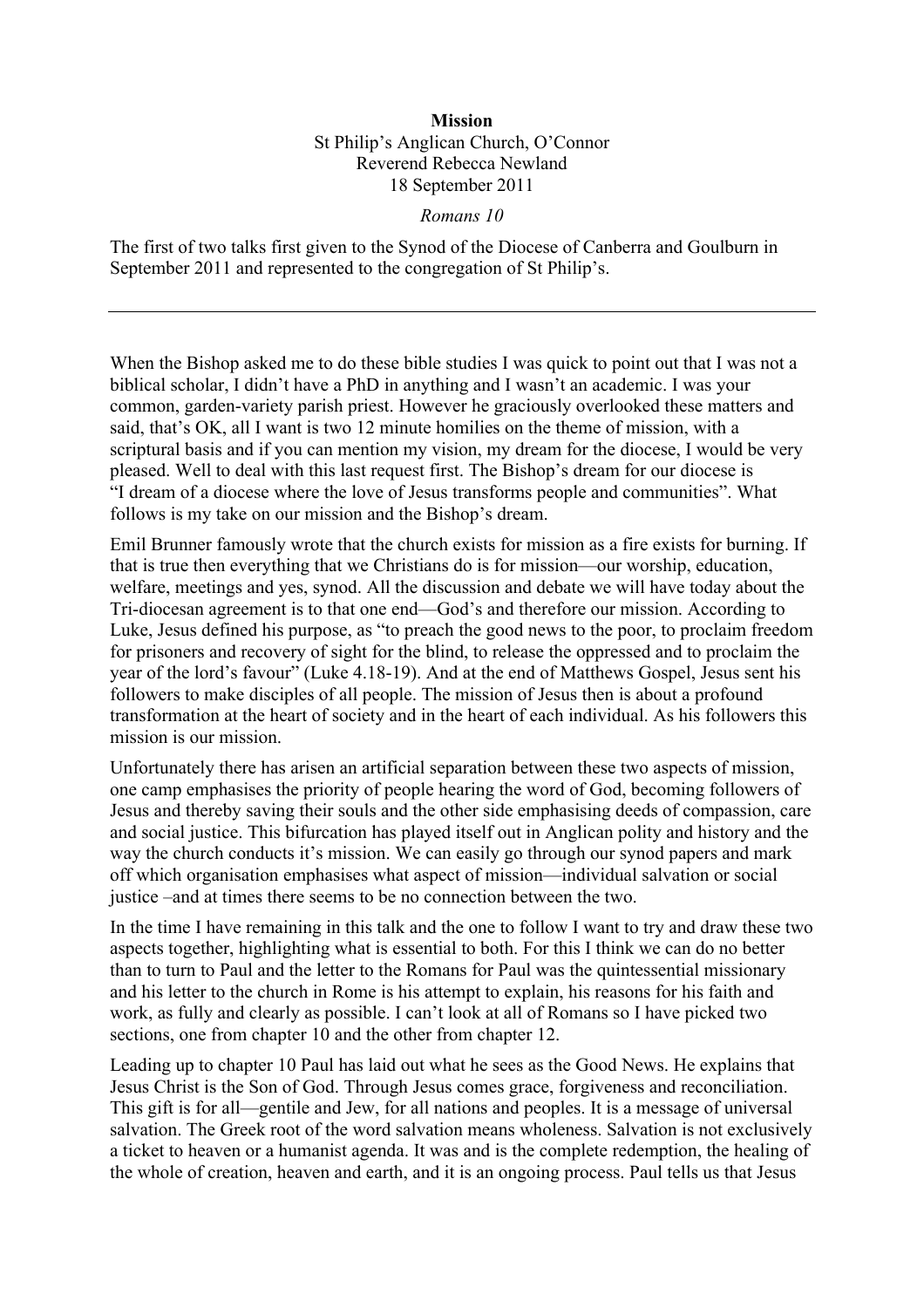Christ who is the way to this reality is present, real and close at hand. It is a simple as what is in our hearts and on our lips. We do not have to climb to the highest heaven by our own efforts or plumb the lowest depths of existence. One way to understand this is that we do not have to be successful, clever, important or succeed at any other 'works'. Nor do we need to delve down into the depths of our being and wallow around in our sin and darkness, wearing sackcloth and ashes as we attempt to make up for our failings. Jesus Christ came down from the highest and rose up from the depths and through his Holy Spirit he is present and available. He is available no matter what we have done or who we are. Through his Spirit we are united to the Creator of all. All one has to do is believe in their heart and confess him as the risen Lord.

"Jesus is Lord" is the primary creedal statement and the ultimate words of life. Karl Barth wrote of this statement of faith in Christ Jesus, "He is the master key which opens every door. He is the wave, which overtops even the highest building. He is the point from which the vast horizon of life is seen from its true perspective.... Jesus is the goal to which all law and all religion move". When someone calls on this ultimate Lord of life then they are saved. In our text Paul goes on to ask, 'but how are they to call on one in whom they have not believed? And how are they to believe in one of whom they have never heard? And how are they to hear without someone to proclaim him?' All this is to say that someone has to tell the story. And just to be absolutely clear I do mean tell the story in words.

And friends we need to hear the story over and over again because we continue to live in a world of violence, oppression and sin, a world where separation from God, neighbour and creation is the default position. I don't need to spell it out for you because you are confronted with it every time you watch the news and read the paper. For millennia we humans have turned away from God and his love. For millennia human societies have created an uneasy peace by finding someone or some group to blame, deride and scapegoat. The age-old stories of Adam and Eve, Cain and Abel tell us this is so. We have created a world of them and us where the wellbeing of us always takes priority over the needs of them. We have erected a house of cards based on our dubious agreement that those people or that person is the problem who needs fixing or excluding.

The level of political rhetoric we are seeing at the moment around the government's climate change policy is just one example—from both sides –as is the appalling mess that is refugee policy. In the church we fall into the same trap when the liberal left blames the conservative right and vice a versa or when we conveniently find a scapegoat on which to direct our unresolved resentment and fear. This happens in the local church as well as at a diocesan, national or international level. And as we go this merry way the innocent suffer, creation groans and the gospel message is compromised.

Instead, the story of Jesus breaks into this reality. It breaks in like rain on parched land. He walked through our house of cards preaching and practising compassion, love and forgiveness. In the end he became the ultimate scapegoat for all our violence and sin when he was violently murdered on a cross. When he rose from the dead he did not do one of two things—smite the lot of them or run away to an island on the Nile. He stood amongst us and said "peace be with you".

His message is as revelatory today as it was in Paul's day and it is one that reveals both the depth of our sin and the depth of God's gracious mercy and forgiveness. When we get this message, this revelation of the risen Lord who brings peace and forgiveness amidst so much darkness and despair then it leads us into both profound change and eternal life. If you like it is the Word that breaks open our hearts and minds and it is the most powerful story I know because it reveals Jesus to minds and hearts. This revelation reaches into people's hearts and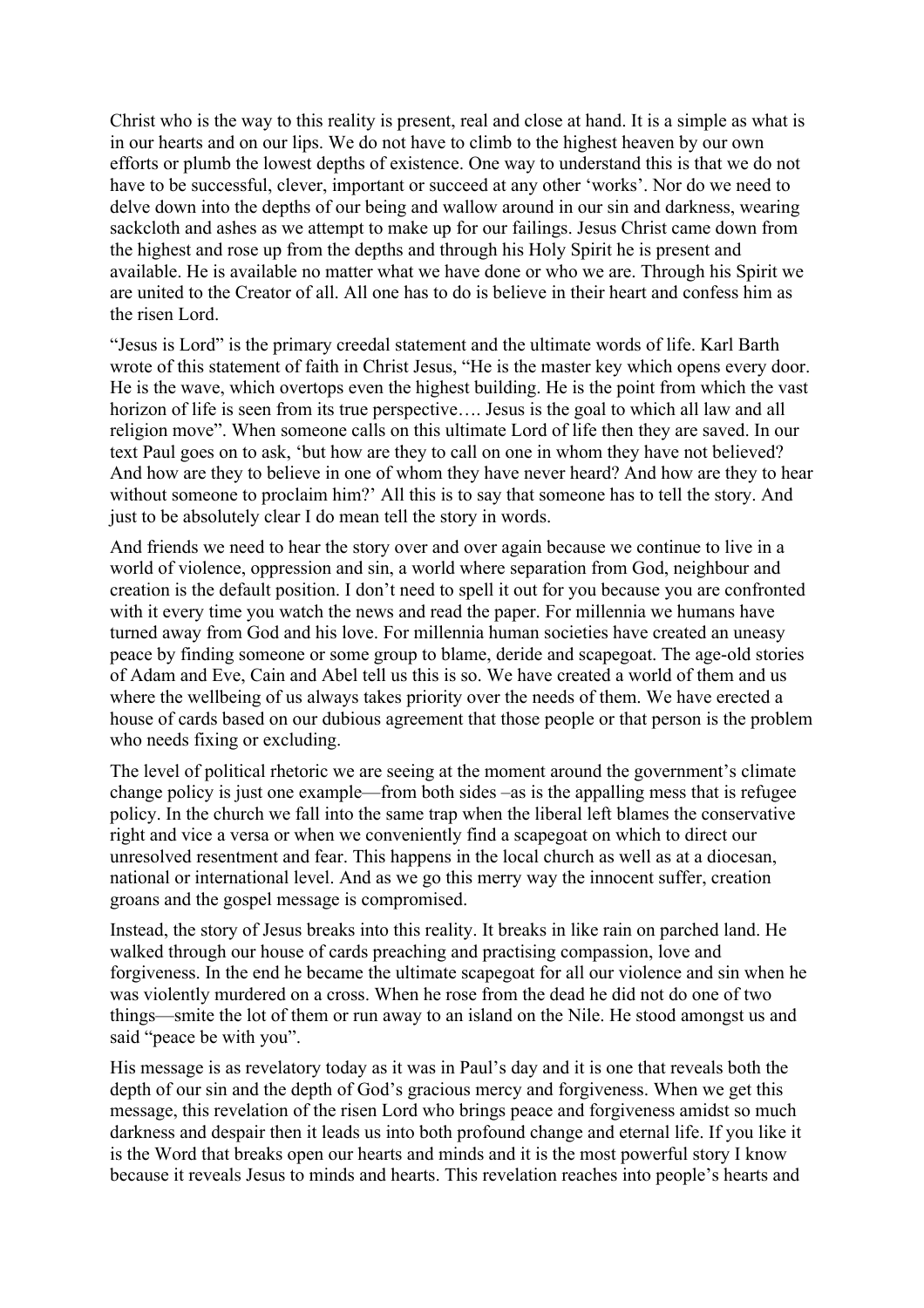begins to create a tectonic shift their being. And the consequences can be extraordinary and profound. When Paul met the risen Lord on the road to Damascus his whole life changed, a turn around that radically changed the known world.

Now I could tell you about my own life and how the Risen Lord changed my life. I could tell you about some stories of people in my church and their ministry but to finish this talk I'd like to tell you about someone I met in the Philippines when I was doing research for my master of ministry. David and I spent 4 months living in an Igorot village in the Cordillera studying the community development work of ABM and the local Episcopal church. It was an ethno-historical study and I spent a great deal of time sitting and talking with people and hearing their stories.

The Igorot are the tribal groups of the northern and central cordillera—that is the huge mountain range on the main island of the Philippines. The Igorot were one of the few indigenous groups that managed to hold out against colonisation for literally hundreds of years. The fact that they lived in incredibly inaccessible mountains was the main reason. Another was that they were and are fierce fighters. They were head hunters and they did this not just in battle but as a test of manhood. They are still taking other body parts I believe. Justice is rough in this part of the world and it is very much and eye for and eye and a tooth for a tooth. The innocent are often caught up in this cycle of revenge.

One of the most inspiring people I have ever met was an Igorot man called Philippe. Philippe is a Christian man, a rice farmer with a family of 10 children, all whom he has managed to put through school. In Philippe's village was another man called Marcos who had lost his only son and was unable to work his land. This was compounded by the fact that a boundary dispute arose with his neighbour. In a heated argument the neighbour cut off Marcos's arm with a machete. What would normally happen next is that there would be a blood feud and Marcos' relatives would attack the neighbour and his relatives. Well that did not happen because of Philippe. Philippe cared for Marcos, helped him work his land, dealt with the many legal problems and counseled him not to take revenge. He spoke about the message of Christ and he lived it in his being. When I was siting with Marcos around his fire he spoke of Philippe with love and affection and he said, "I want so much to kill the man who took my arm, but I know I cannot. I know it will not help. I am a Christian. I must forgive but it is very hard but Philippe is helping me".

Aside from this extraordinary care of Marcos, which has literally prevented scores more violent attacks and bloodshed, Philippe also stands in front of illegal logging trucks who fell trees in the nearby forests. This is not because Philippe is an environmentalist, although I am sure he loves and appreciates creation, it is because the loggers destroy the homes of another oppressed group, the Agtar, a nomadic forest tribe. And so Philippe puts his life on the line for those people. Philippe is also the man in the village who helps coordinate the ABM project—a water project—instead of the women and children walking 5 km's a day to collect water, fresh water is piped into the village from a spring nearby. When I spoke to old men about the coming of Christianity, which has only happened in the last 100 years, and why they were Episcopalians, that is Anglicans, and not something else they said, "well everyone came, but at least they practised what they preached".

Philippe faces many dangers as he witnesses to the Gospel of Christ, from angry warriors with machetes to powerful illegal logging companies with hired thugs. In the diocese of Canberra and Goulburn our problems are a little different. Though perhaps it might feel like that at times! Although it is different, telling the story is a hard call. The message of Jesus Christ has never been wildly popular. And in today's context the gospel message is not appealing at all. We are so focused on entertainment, consumerism and all-encompassing self-